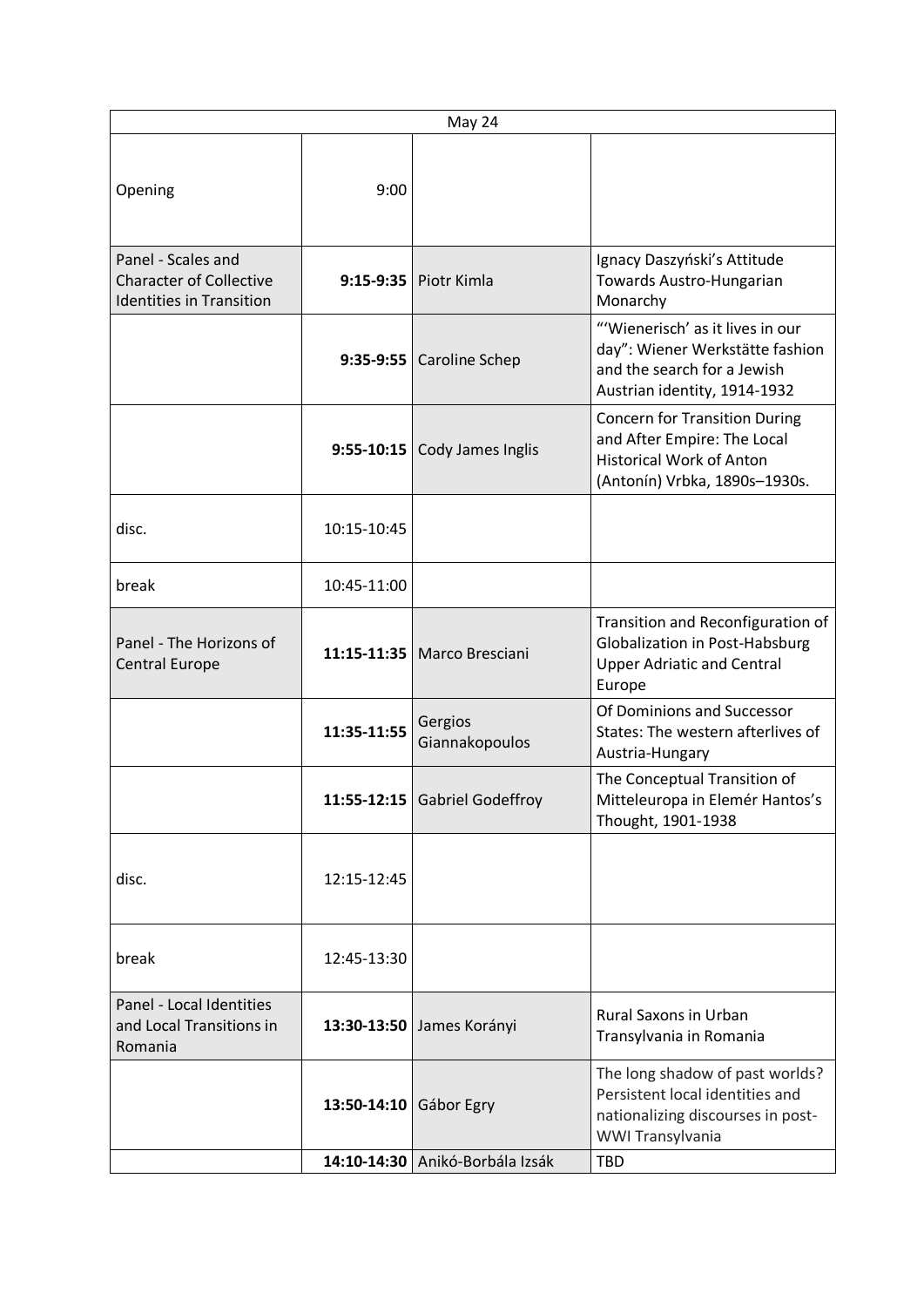| disc.                                                                        | 14:30-15:00             |                                |                                                                                                                                                             |
|------------------------------------------------------------------------------|-------------------------|--------------------------------|-------------------------------------------------------------------------------------------------------------------------------------------------------------|
| break                                                                        | 15:00-15:15             |                                |                                                                                                                                                             |
| Panel - Visions of Crisis<br>and Experiences of Exile<br><b>After Empire</b> |                         | 15:15-15:35   Lucija Balikic   | Narratives of caesurae in the<br>post-Habsburg space: the case of<br>interwar Yugoslav Sokol activists<br>and their reflections on the crisis<br>of dualism |
|                                                                              |                         | 15:35-15:55   Florian Ruttner  | "The Struggle of an Old World<br>with a New One" - Edvard<br>Beneš's Assessment of the Post-<br><b>War Crisis</b>                                           |
|                                                                              | 15:55-16:15   Pál Hatos |                                | The Revolution in Exile.<br>Hungarian Emigrés and the<br>Conflicting Visions of the 1918<br>October Revolution in the early<br>1920s                        |
| disc.                                                                        | 16:15-16:45             |                                |                                                                                                                                                             |
| break                                                                        | 16:45-17:00             |                                |                                                                                                                                                             |
| keynote                                                                      |                         | 17:00-18:30   Mateusz Chmurski | Seismographs of Change? (Post-<br>) War Central-European Diaries,<br>1918-1921                                                                              |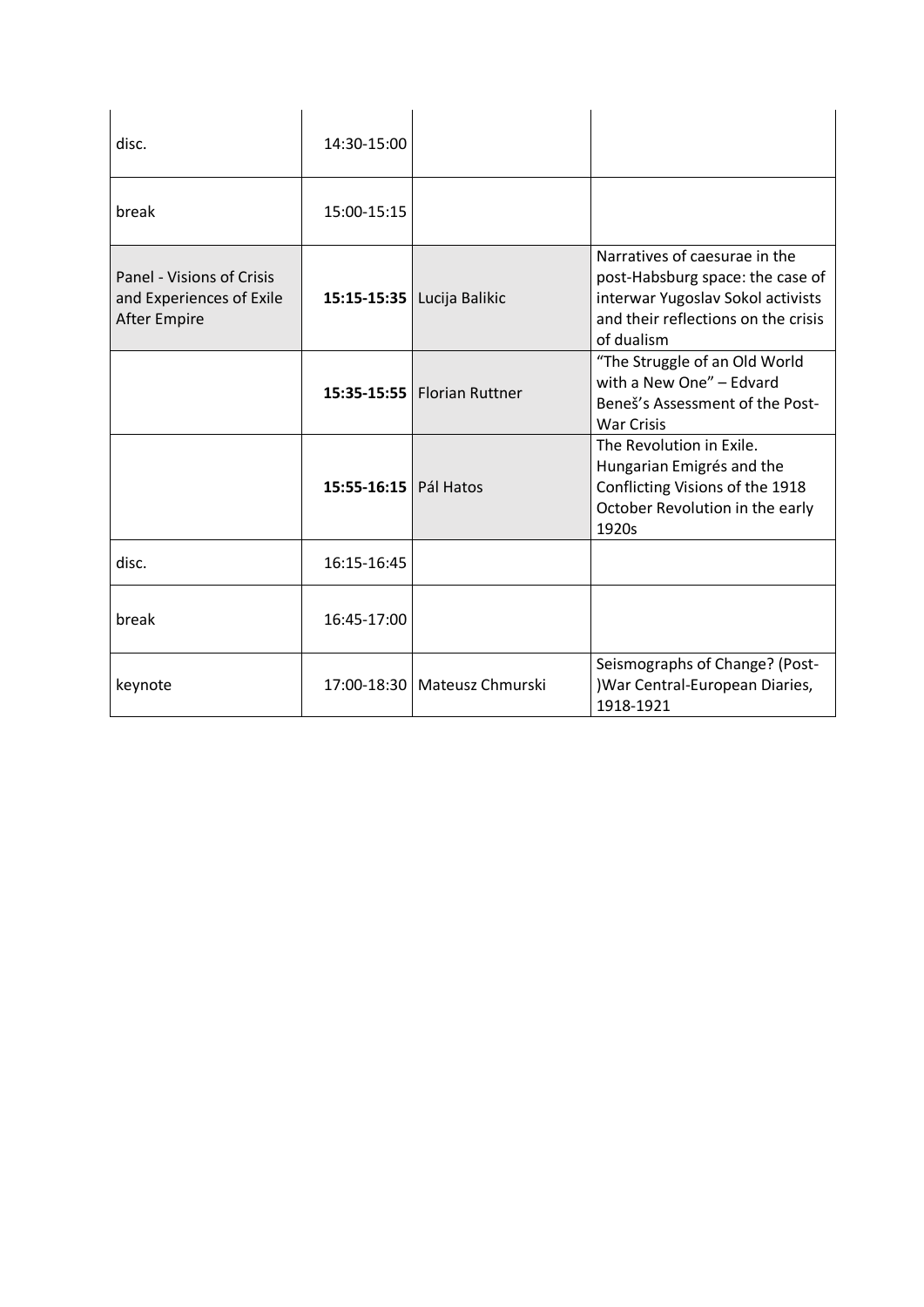| May 25                                                                                  |             |                                   |                                                                                                                                                                                                             |  |  |
|-----------------------------------------------------------------------------------------|-------------|-----------------------------------|-------------------------------------------------------------------------------------------------------------------------------------------------------------------------------------------------------------|--|--|
| Panel - Postimperial Discourses<br>of 'National' Heroics and<br>'National' Heroes       | $9:00-9:20$ | Ivan Jeličić                      | "Our City Was Made Worthy Daughter of<br>Italy by The Merit of Its Sons", Post-Imperial<br>Fiume between Victorious Italian National<br>Narratives, Locals' Experiences, and Economic<br>and Cultural Ties. |  |  |
|                                                                                         | 9:20-9:40   | Michal Kšiňan and<br>Juraj Babják | Czechoslovak-Hungarian War Interwar<br>Discourse: Between Silence and Heroization                                                                                                                           |  |  |
| disc.                                                                                   | 9:40-10:10  |                                   |                                                                                                                                                                                                             |  |  |
| break                                                                                   | 10:10-10:30 |                                   |                                                                                                                                                                                                             |  |  |
| Panel - Social Conflict and<br>Social Organization in<br><b>Postimperial Transition</b> | 10:30-10:50 | Csongor Jánosi                    | Logging and Industrial Railways in Royal<br>Romania. "Tișița" and Joint Stock Companies<br>Related to Its Interests (1907-1940)                                                                             |  |  |
|                                                                                         | 10:50-11:10 | Vojtech Pojar                     | Mutual Help and Symbiosis: The Trajectories<br>of Two Concepts in Post-Imperial Transitions                                                                                                                 |  |  |
|                                                                                         | 11:10-11:30 | Matej Hanula                      | Discourse about the benefits of the transition<br>from monarchy to the republic for peasantry<br>as a propaganda tool of agrarian party in<br>Slovakia after 1918                                           |  |  |
| disc.                                                                                   | 11:30-12:00 |                                   |                                                                                                                                                                                                             |  |  |
| break                                                                                   | 12:00-13:00 |                                   |                                                                                                                                                                                                             |  |  |
| Panel - Right-Wing Politics in<br>Post-Habsburg Central and<br>Southeastern Europe      | 13:00-13:20 | Dragan Bakic                      | In Search of a Place in the Shadow of<br><b>Totalitarianism: Discourses of Serbian Radical</b><br>Right-Wing Intellectuals in the pre-1941<br>Kingdom of Yugoslavia                                         |  |  |
|                                                                                         | 13:20-13:40 | <b>Traian Sandu</b>               | Three shadows of Post-Habsburg<br>Transylvanian Right: From Critical moderate<br>nationalism to Fascism, or how to integrate<br>national Romania                                                            |  |  |
|                                                                                         | 13:40-14:00 | Christopher<br>Wendt              | "Disintegration - Resurrection"? Catholic<br>Conservative Conceptions of a Post-Imperial<br>Order in (German-)Austrian Tyrol                                                                                |  |  |
| disc.                                                                                   | 14:00-14:30 |                                   |                                                                                                                                                                                                             |  |  |
| break                                                                                   | 14:30-14:45 |                                   |                                                                                                                                                                                                             |  |  |